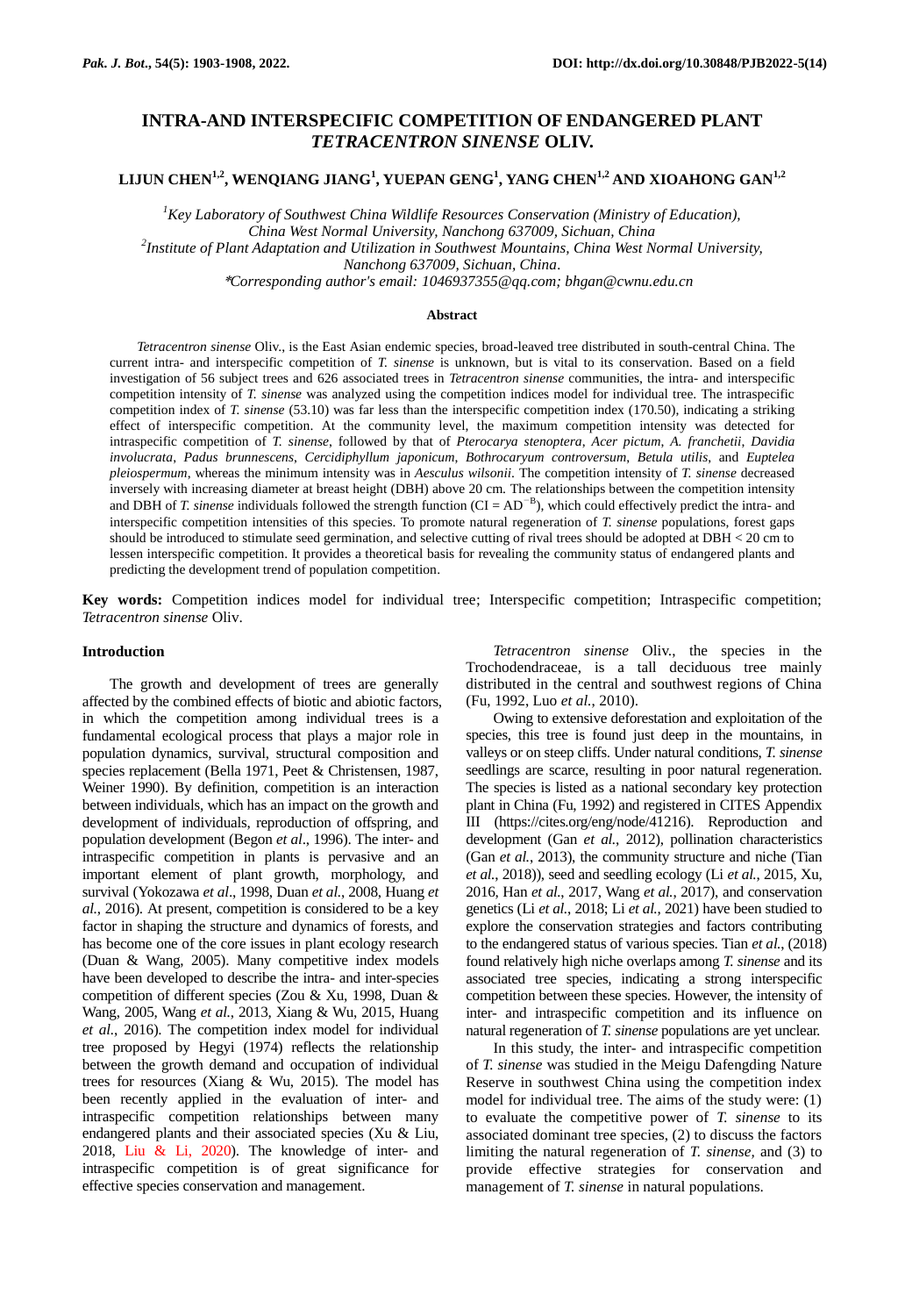## **Materials and Methods**

**Area of study:** The study was carried out in the Meigu Dafengding of Nature Reserve (MDNR, 102°52′–103°20′N, 28°30ʹ–28°50ʹE), which lies on the southwest of Sichuan Province, at the junction of the Hengduan Mountains in the southeast of the Qinghai–Tibet Plateau and the southwest edge of the Sichuan Basin. The reserve is influenced by the subtropical monsoon climate, and the mean annual rainfall is 1,110 mm. Average annual temperatures is  $11.4\degree C$ , the hottest months is July (19.5°C), average annual relative humidity is about 80%. The *T. sinense* communities in the reserve are distributed in the mixed evergreen and deciduous broadleaved forests at an altitude of 2,000-2,400 m. The associated tree species in those communities include *Acer franchetii*, *Pterocarya stenoptera*, *Davidia involucrata*, *A. pictum*, *Padus brunnescens*, *Cercidiphyllum japonicum*, *Bothrocaryum controversum*, and *Euptelea pleiospermum*, whereas the undergrowth shrub layer is composed of *Ribes nigrum*, *Viburnum betulifolium*, *Lindera limprichtii*, *Berberis diaphana*, and *Spiraea salicifolia*. The herbaceous layer includes *Pilea notata*, *Oxalis acetosella*, *Mentha haplocalyx*, *Fragaria orientalis*, and *Elatostema involucratum*.

**Field investigation:** Because *T. sinense* is sparse and infrequently distributed in the MDNR, we selected 10 plots of 20  $m \times 20$  m after a comprehensive survey of the area to investigate the intra- and interspecific competitive power in *T. sinense* community from July to August 2015. All *T. sinense* trees with a height >130 cm in the sample plots were tagged and considered as subject trees. The diameter at breast height (DBH), height, clear length, crown width, and seed setting was recorded for each objective tree.

Following the methods described by Liu & Liao  $(2010)$  and Xiang & Wu  $(2015)$ , the competitive scope was determined based on the radius of the forest gap, the influencing range of upper trees, and the height and crown width of trees in sample plots. Field investigations verified that the radius of *T. sinense* gaps was about 6 m. therefore, all trees with  $DBH > 5$  cm in a sample circle with 6 m radius were chosen as competitor trees. The competitor trees were identified, and their DBH, height, and distance from objective trees was measured.

#### **Data analysis**

In this study, the competition model for individual tree proposed by Hegyi was used to calculate the intraspecific competition intensity as follows:

$$
CI = \sum_{j=1}^{N} D_j D_i^{-1} L_{ij}^{-1},
$$

where *CI* is the competition index,  $D_i$  and  $D_i$  are DBH of the competitor and objective trees, respectively,  $L_{ii}$  is the distance between the objective tree and the competitor tree, and *N* is the number of competitor trees.

First, we calculated the competition index of each competitor tree to the subject tree, and the obtained competition indices of *N* competitive trees were added up to obtain the competition intensity of *T. sinense* and its associated tree species (Liu *et al.*, 2010, Maleki *et al.*, 2015, Xiang & Wu, 2015).

All data statistics were completed in Excel 2013, and data analysis was conducted in Origin 2017 64Bit (OriginLab, Northampton, Massachusetts). Regression analysis was used to evaluate the relationship between DBH and the competition index of object trees.

## **Results**

**[Intraspecific](file:///D:/Program%20Files%20(x86)/Youdao/Dict/8.5.3.0/resultui/html/index.html%23/javascript:;) [competition:](file:///D:/Program%20Files%20(x86)/Youdao/Dict/8.5.3.0/resultui/html/index.html%23/javascript:;)** A total of 56 objective individuals (*T. sinense*) was recorded in 10 plots, with the average DBH of 27.26 cm, the minimum of 5.10 cm, and the maximum of  $70.00$  cm (Table 1, Fig. 1). The proportion of *T. sinense* with medium and small diameter class was higher, and the objective trees with  $DBH < 30$ cm accounted for 67.86 %, indicating a prevalence of younger trees. The intensity of intraspecific competition in *T. sinense* was 53.10, accounting for 23.75 % of the total competition intensity (223.60), and it was far less than the interspecific competition intensity (170.50).

The intraspecific competition intensity of *T. sinense* was correlated with the diameter size and individual number. The competition intensity of the small- and medium-diameter trees was relatively higher and increased with the increasing number of the individuals. As the diameter class increased, the average *CI* decreased significantly ( $r = 10.846$ ,  $p = 0.016$ ). At DBH  $\leq 20$  cm, the intraspecific *CI* for each diameter class was greater than 18, and the total *CI* reached 43.81, accounting for 82.50 % of the total competition intensity (223.60). At DBH > 20 cm, the intraspecific *CI* for each diameter class was less than  $6$  (Table 1).

| Diameter-<br>classes (cm) | Objective tree |                      |           | <b>Intraspecific competition index</b> | <b>Interspecific competition index</b> |                      |  |
|---------------------------|----------------|----------------------|-----------|----------------------------------------|----------------------------------------|----------------------|--|
|                           | <b>Number</b>  | Percentage<br>$(\%)$ | <b>CI</b> | Average of CI                          | <b>CI</b>                              | <b>Average of CI</b> |  |
| $\leq 10$                 | 10             | 17.86                | 25.02     | 2.50                                   | 84.47                                  | 8.45                 |  |
| $10-20$                   | 20             | 35.71                | 18.79     | 0.94                                   | 61.67                                  | 3.08                 |  |
| $20 - 30$                 | 8              | 14.29                | 5.59      | 0.70                                   | 11.20                                  | 1.40                 |  |
| $30-40$                   | 3              | 5.36                 | 1.21      | 0.40                                   | 4.65                                   | 1.55                 |  |
| $40 - 50$                 | 5              | 8.93                 | 1.26      | 0.25                                   | 3.74                                   | 0.78                 |  |
| $50-60$                   | $\overline{4}$ | 7.14                 | 0.53      | 0.13                                   | 1.88                                   | 0.47                 |  |
| 60-70                     | 6              | 10.71                | 0.69      | 0.11                                   | 2.89                                   | 0.48                 |  |
| <b>Total</b>              | 56             | 100.00               | 53.10     |                                        | 170.50                                 |                      |  |

**Table 1. The intraspecific and interspecific competition intensity of** *T. sinense.*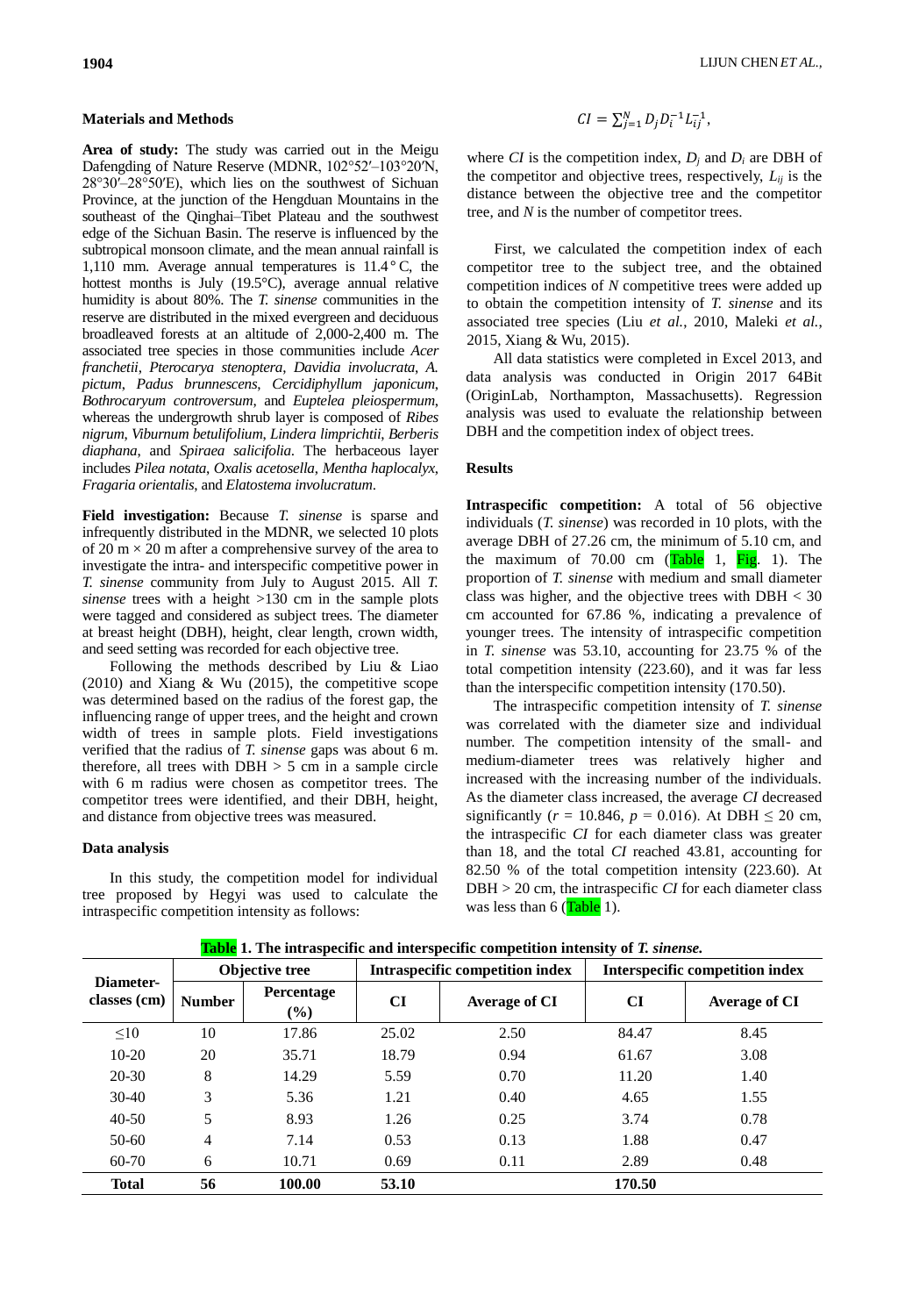

Fig.1. Regression curves of competition index and the DBH of *T. sinense.*

**[Interspecific](file:///D:/Program%20Files%20(x86)/Youdao/Dict/8.5.3.0/resultui/html/index.html%23/javascript:;) [competition:](file:///D:/Program%20Files%20(x86)/Youdao/Dict/8.5.3.0/resultui/html/index.html%23/javascript:;)** In the *T. sinense* communities, the associated tree species were relatively abundant, and the dominant competitor tree species included the following 11 species ( $Table 2$ ). A total of 12 species and

682 competing trees were investigated in this study, and the total interspecific competition intensity of *T. sinense* was 223.60 (Table 2).

Interspecific competition intensity of *T. sinense* increased significantly with an increase in average DBH  $(r = 0.624, P = 0.030)$  and individual number  $(r = 0.681, P)$  $P = 0.015$  of competitor trees. Interspecific competition intensity of *T. sinense* was significantly different from that of other competitor tree species. The species with the greatest competition intensity was *T. sinense* (*CI* = 53.10), followed by *Pterocarya stenoptera* (*CI* = 33.79). The minimum competition intensity was calculated for *Aesculus wilsonii* (*CI* = 0.041). In addition, *Acer pictum*  and *Davidia involucrata*, both with greater size and individual number, had a relatively strong competitive power against *T. sinense* (*CI* = 26.39 and *CI* = 23.39, respectively); despite their smaller size, *Acer franchetii*  and *Padus brunnescens* had a strong impact on *T. sinense*  $(CI = 24.66$  and  $CI = 20.41$ , respectively) owing to their greater individual number. The interspecific competition of *T. sinense* against dominant associated trees decreased from *Pterocarya stenoptera* to *Acer pictum*, *A. franchetii*, *Davidia involucrata*, and *Padus brunnescens.*

**Relationship between the DBH of objective tree and competition intensity:** The relationship between the size of *T. sinense* objective trees and competitive intensity was assessed by curve fitting using the DBH of objective trees as an independent variable and logarithmic, linear, hyperbolic, and power regression analysis. The greatest correlation coefficients were obtained by the power model  $(Fi$ g. 1), indicating that that the power regression model best described the relationship:

$$
CI = AD^{-B},
$$

where CI is the competition index, *D* is the DBH of objective tree, and *A* and *B* are model parameters (Wang *et al.*, 2013).

We analyzed the relationship between DBH of the objective tree and the competition indices of the total stand, intraspecies, and interspecies for the 56 *T. sinense* trees. The results showed that the competition index gradually decreased with increasing DBH of the objective tree. With the DBH of the objective tree at less than 20 cm, the competitive pressure was relatively strong, whereas at DBH larger than 20 cm, and the intensity of competition tended to stabilize.

The test of significance confirmed a significant correlation between DBH and all competition levels (Table 3), and the power model was therefore used to simulate and predict the intensity of intra- and interspecific competitions  $(Table 4)$ . The simulations predicted a gradual decrease in the intra- and interspecific competition intensity with increasing DBH of *T. sinense*. At DBH of *T. sinense* greater than 20 cm, the competition index varied weakly, which was in agreement with the previous results (Table 1). The selected model can predict the intra- and interspecific competition of *T. sinense*.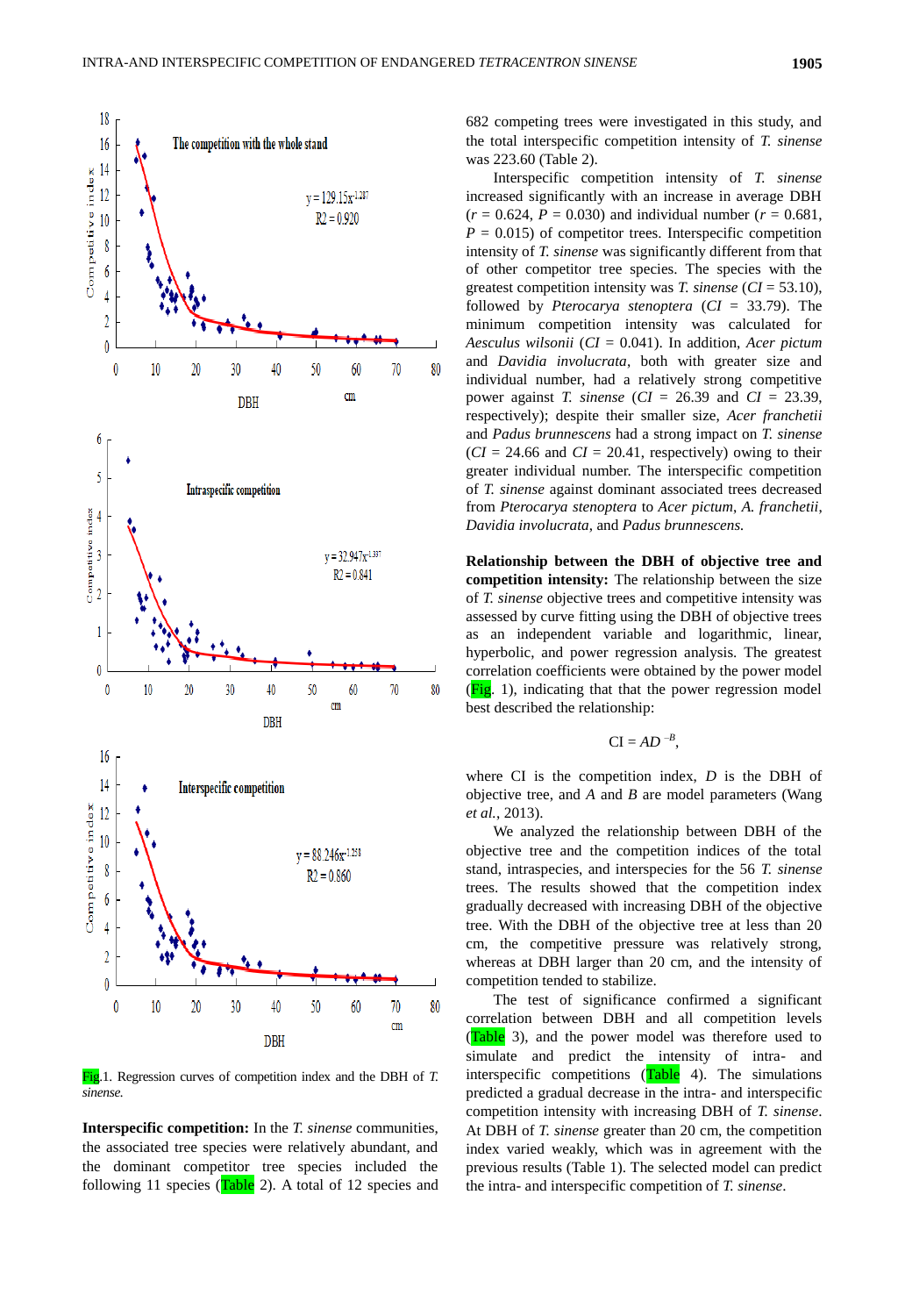|                            | <b>Competitive tree</b> |                      |                       |        |                         |                                |  |  |
|----------------------------|-------------------------|----------------------|-----------------------|--------|-------------------------|--------------------------------|--|--|
| <b>Species</b>             | <b>Number</b>           | Percentage<br>$(\%)$ | Average<br><b>DBH</b> | CI     | <b>Average of</b><br>CI | <b>Ranking of</b><br><b>CI</b> |  |  |
| T. sinense                 | 56                      | 8.21%                | 25.23                 | 53.10  | 0.95                    |                                |  |  |
| Pterocarya stenonptera     | 121                     | 17.74%               | 12.80                 | 33.79  | 0.28                    | 2                              |  |  |
| Acer pictum                | 95                      | 13.93%               | 17.30                 | 26.39  | 0.28                    | 3                              |  |  |
| Acer franchetii            | 158                     | 23.17%               | 13.32                 | 24.66  | 0.17                    | 4                              |  |  |
| Davidia involucrata        | 98                      | 14.37%               | 20.86                 | 23.39  | 0.24                    | 5                              |  |  |
| Padus brunnescens          | 78                      | 11.44%               | 15.12                 | 20.41  | 0.26                    | 6                              |  |  |
| Ceridiphyllaceae japonicum | 31                      | 4.55%                | 19.93                 | 19.62  | 0.63                    | 7                              |  |  |
| Bothrocaryum controversum  | 21                      | 3.08%                | 25.40                 | 13.48  | 0.64                    | 8                              |  |  |
| Betula utilis              | 8                       | 1.17%                | 22.60                 | 4.64   | 0.58                    | 9                              |  |  |
| Euptelea pleiospermum      | 8                       | 1.17%                | 28.03                 | 2.95   | 0.37                    | 10                             |  |  |
| Decaisnea insignis         | 4                       | 0.59%                | 19.40                 | 0.76   | 0.19                    | 11                             |  |  |
| Aesculus wilsonii          | 4                       | 0.59%                | 10.30                 | 0.41   | 0.1                     | 12                             |  |  |
| <b>Total</b>               | 682                     | 100%                 |                       | 223.60 |                         |                                |  |  |

|  |  |  |  |  |  |  |  |  |  | <b>Table</b> 2. Competitive tree species and their competitive indices. |
|--|--|--|--|--|--|--|--|--|--|-------------------------------------------------------------------------|
|--|--|--|--|--|--|--|--|--|--|-------------------------------------------------------------------------|

**Table 3. Model parameters of competition intensity and DBH of objective tree.**

|                                     | <b>Sort</b>        |       |       |                     |  |  |  |  |
|-------------------------------------|--------------------|-------|-------|---------------------|--|--|--|--|
| <b>Item</b>                         | $\boldsymbol{R}^2$ |       |       | <b>Significance</b> |  |  |  |  |
| <i>T. sinense</i> and forest        | 129.153            | 2.87  | 0.920 | P<0.01              |  |  |  |  |
| Intraspecific in T. sinense         | 32.947             | 1.337 | 0.841 | P<0.01              |  |  |  |  |
| <i>T. sinense</i> and other species | 88.246             | 1.258 | 0.860 | P<0.01              |  |  |  |  |

**Table 4. Model prediction of interspecific and intraspecific competition intensity and DBH.**

| <b>Item</b>                         | Diameter scale (cm) |         |           |           |       |       |       |  |
|-------------------------------------|---------------------|---------|-----------|-----------|-------|-------|-------|--|
|                                     | $\leq 10$           | $10-20$ | $20 - 30$ | $30 - 40$ | 40-50 | 50-60 | 60-70 |  |
| <i>T. sinense</i> and forest        | 6.67                | 2.73    | .62       | 1.12      | 0.84  | 0.66  | 0.55  |  |
| Intraspecific in T. sinense         | l.52                | 0.60    | 0.35      | 0.24      | 0.18  | 0.14  | 0.11  |  |
| <i>T. sinense</i> and other species | 4.87                | 2.04    | .22       | 0.85      | 0.64  | 0.51  | 0.42  |  |

## **[Discussion](file:///D:/Program%20Files%20(x86)/Youdao/Dict/8.5.3.0/resultui/html/index.html%23/javascript:;)**

Competition is a widespread phenomenon in the plant kingdom. Plants compete primarily for living resources and space above ground and underground (Xiang & Wu, 2015). The competition index model for individual tree proposed by Hegyi (1974) describes the competition intensity of plants to living resources and space (Zhang, 1993, Wang *et al.*, 2013), and it is commonly used to define the intra- and interspecific competition. This model was used to study the intra- and interspecific competition of *T. sinense* in the MDNR. The intraspecific competition of *T. sinense* (*CI* = 53.10) was far less than its interspecific competition (*CI* = 170.50), indicating that *T. sinense* in the MDNR was exposed primarily to competition from other species; similar results were reported for *Pinus dabeshanensis* (Xiang & Wu, 2015) and *Taxus yunnanensis* (Li & Xu, 2013) that are endangered species as well (Liu & Ma, 2020). The small abundance of endangered plants in natural communities may thus contribute to competition pressure, mainly interspecific (Xu & Liu, 2018, Liu & Ma, 2020).

Competition is influenced by the size, quantity, and species of competitive trees (Xu & Liu, 2018). Interspecific competition ability is mainly attributed to ecological habit and ecological amplitude of the species. Different plant species with similar ecological habits tend to compete more intensely because of similar requirements for resources and spatial utilization. A dominant species in an ecosystem will exhibit the strongest competitive ability and the least competition pressure (Zhang & Hang, 2006). In the *T. sinense* communities surveyed in the present study, 12 tree species competed for space and resources. Among them, *Pterocarya stenoptera*, *Acer pictum*, *A. franchetii*, *Davidia involucrata*, and *Padus brunnescens* were the main species competing with *T. sinense* in the MDNR. Having the largest average DBH and greater abundance, *T. sinense* was dominant in the communities, indicating that the largest competition pressure stemmed from the intraspecific competition. Although *Pterocarya stenoptera* and *Acer franchetii* had smaller DBH, their greater abundance in the communities placed them at the second and fourth most influential species in the interspecific competition.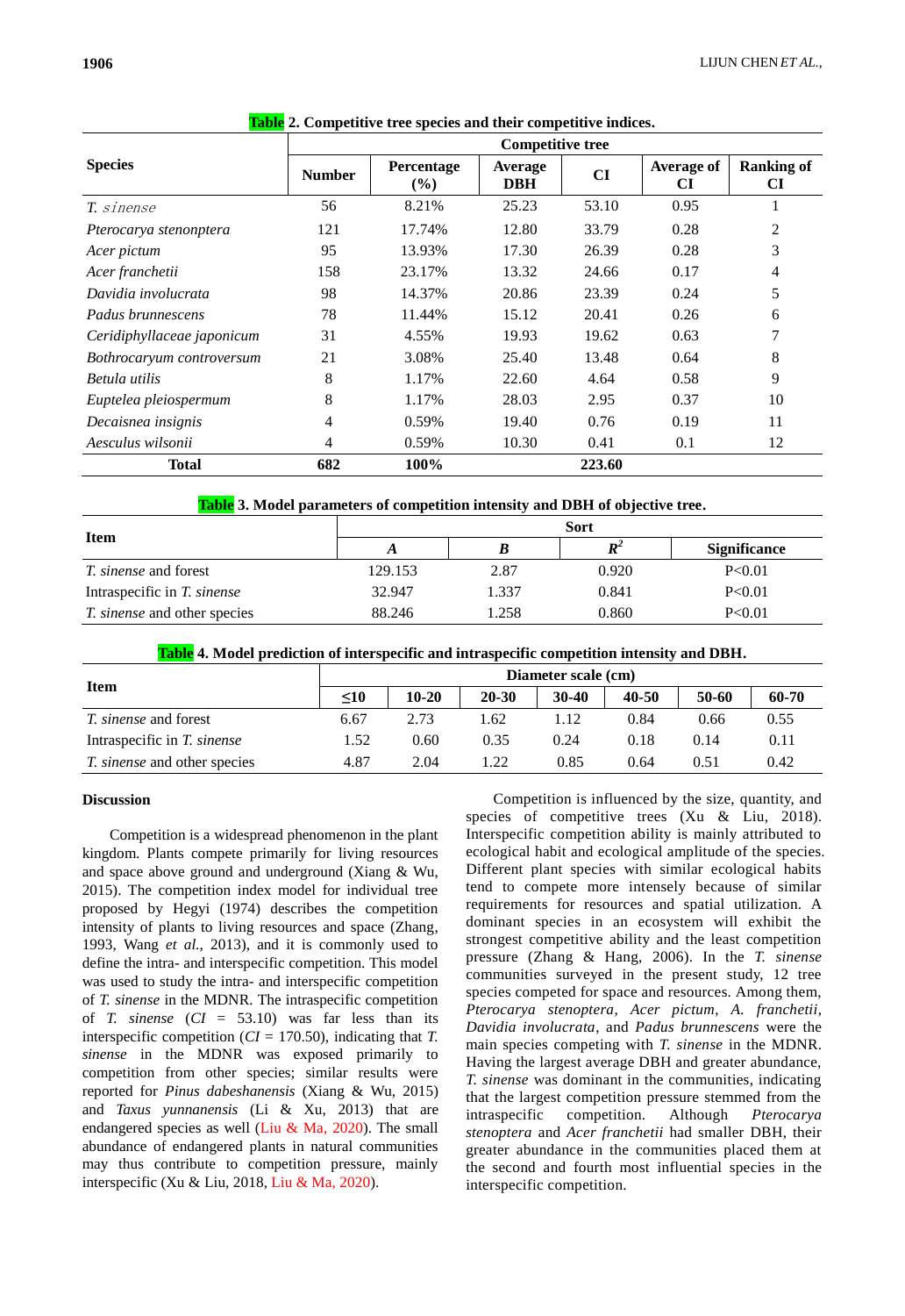The model predicted a decrease in the competition intensity with the increase in *T. sinense* DBH, which was in accordance with the power function relation (Hegyi, 1974, Mao & Yang, 2008). This result is similar to those reported for *Davidia involucrata* (Li & Su, 2006), *Pteroceltis tatarinowii* (Zhang *et al*., 2012), *Taxus yunnanensis* (Li & Xu, 2013 2013), *and Pinus dabeshanensis* (Xiang & Wu, 2015). The competitive pressure on *T. sinense* was greater at DBH less than 20 cm, and it gradually decreased as the DBH of *T. sinense*  increased above 20 cm, eventually leveling down with further increase in DBH. This may be due to the different adaptability of different age-class individuals of *T. sinense*  younger individuals usually occupy the lower and middle layers of communities, and have a relatively weak competitive power for light, water, and other resources, resulting in intense competition from associated trees, especially from *Pterocarya stenoptera*. With their continuous growth, *T. sinense* gradually occupy the upper tree layer, increasing their dominance in the communities and enhancing their competitive ability for resources, thereby weakening the competitive pressure.

Previous studies have shown that a lower conversion rate from seeds to seedlings in *T. sinense* natural populations leads to scarcity of younger age classes, decreased population size, and eventually endangered status (Lu *et al.*, 2020). During the field investigations in the MDNR, we encountered very few seedlings and young trees, but many adult individuals in the existing *T. sinense* populations, which indicated an incomplete age structure of the populations (Li *et al.*, 2020). Considering the light requirements for *T. sinense* seed germination, forest gaps should be created to promote the establishment of young seedlings and increase the population size. According to the model predictions about the correlation between the competition intensity and DBH of objective trees, selective cutting of competitor trees should be adopted in stands of *T. sinense* individuals with DBH less than 20 cm in order to promote their growth. Selective cutting will enlarge the survival space and ensure that sufficient resources such as light, temperature, and water, are available to the *T. sinense* individuals, which will promote the normal growth of small- and medium-sized individuals and support the regeneration of the natural forest.

#### **Acknowledgements**

We thank all staff in Meigu Dafengding National Nature Reserve who help to collecting data: Kun Fang, Yihua Gong, Niubu Shama, Yaobu Shama. Funding was provided by National Natural Science Fundation (No.32070371), The fourth General Survey of the Resources of traditional Chinese Medicines in China (No.2018PC001) and the Fundamental Research Funds of China West Normal University (No. 18B026).

#### **References**

- Bella, I.E. 1971. A new competition model for individual trees. *For. Sci.,* 17(3): 364-372.
- Begon, M., J.L. Harper and C.R. Townsend. 1996. Ecology: individuals, populations and communities. *Blackwell. Sci.,* New York.
- Duan, R.Y. and X.A. Wang. 2005. Intraspecific and interspecific Competition in *Larix chinensis*. *Chin. J. Plant Ecol.*, 29(02): 242-250.
- Duan, R.Y., M.Y. Huang and G.L. Wu. 2008. Study on intraspecific and interspecific competition of *Pinus taiwanensis*. *Guihai.,* 28(1): 78-81.
- Fu, L.G. 1992. Plant red book in China rare and endangered plants (Book I). *Beijing: Sci. Press.* 452-453: 682-683.
- Gan, X.H., D. Xie and L.L. Cao. 2012. Sporogenesis and development of gametophytes in an endangered plant, *Tetracentron sinense* Oliv. *Biol. Res.*, 45: 393-398.
- Gan, X.H., L.L. Cao and X. Zhang. 2013. Floral biology, breeding system and pollination ecology of an endangered tree *Tetracentron sinense* Oliv (Trochodendraceae). *Bot. Stud.,* 54-50.
- Hegyi, F. 1974. A simulation model for managing jack-pine stands Fries Growth Models for Tree and Stand Simulation. Stockholm. *Royal College Forest.,* 74-90.
- Huang, X.B., W.D. Liu and J.R. Su. 2016. Intraspecific and Interspecific Competition of *Pinus yunnanensis* Natural Forest. *Forest Res.,* 29(2): 209-215.
- Han, H.Y., S. Li and X.H. Gan. 2017. Phenotypic diversity in natural populations of an endangered plant *Tetracentron. sinense*. *Bot. Sci.,* 95(2): 1-12.
- Li, Y. and Z.X. Su. 2006. Intraspecific and interspecific competition *Davidia involucrate* (Davidiaceae) Community. *Acta Botanica Yunnanica.,* 28(6): 625-630.
- Liu, F.Y. and S.X. Liao. 2010. Interspecific Competition, population structure and growth dynamics of endangered *Calocedrus macrolepis*. *Scientia Silvae Sinicae.,* 46(10): 23-28.
- Luo, J.D., X.H. Gan and X.J. Jia. 2010. Biological characteristics of seeds of endangered plant tetracentron sinense. *Plant Res. in Yunnan,* 32(3): 204-210.
- Li, S.D. and W.D. Xu. 2013. Intra-and interspecific competitions of *Taxus yunnanensis* population in Jinsha River Basin of northwest Yunnan Province, Southwest China. *Chinese J. Plant Ecol.,* 32(1): 33-38.
- Li, H.C., X.H. Gan and Z.P. Zhang. 2015. Effect of Altitudes and the DBH of seed trees on biological characteristics of *Tetracentron sinense* Oliv seeds. *Plant Divers.,* 37: 177-183.
- Li, W.Y., X. Li and X.H. Gan. 2018. Population structure and dynamics of endangered plant *Tetracentron sinense*. *Subtrop. Plant Sci.,* 47(3): 222-228.
- Li, W.Y., H.C. Li and X.H. Gan. 2020. Population structure and dynamics of the endangered tree *Tetracentron sinense* Oliver. *Pak. J. Bot.,* 52(2): 613-619.
- Liu, W.S., X. Li and F.Y. Chen. 2020. Intraspecific and interspecific competition of *Quercus mongolica* forst. *Bull. Bot. Res.,* 40(4): 552-558.
- Liu, H.Y., Y. Ma and Q.C. Wu. 2020. Intraspecific and interspecific competition of the endangered plant *Salix taishanensis*. *J. For. Environ.,* 40(2): 178-183.
- Lu, X.H., N. Xu and Y. Chen. 2020. Effects of light intensity and ground cover on seedling regeneration of *Tetracentron sinense* Oliv. *J. Plant Growth Regula.,* 2020: 1-13.
- Li, Y., S. Li, X.H. Lu and Q.Q. Wang. 2021. Leaf phenotypic variation of endangered plant Tetracentron sinense Oliv. and influence of geographical and climatic factors. *J. For. Res.,* 32(02): 1-14.
- Mao, L. and D.Q. Yang. 2008. Analyses of intraspecific and interspecific competition of *Pinus sylvestris* var. *mongolica*. natural forest in Honghuaerji Nature Reserve of Inner Mongolia. *J. Plant Resour. Environ.,* 17(2): 9-14.
- Maleki, K., A. Kiviste and H. Korjus. 2015. Analysis of individua tree competition on diameter growth of Silver Birch in Estonia. *For. Syst.,* 24(2): e023.
- Peet, R.K. and N.L. Christensen. 1987. Competition and tree death. *Biol. Sci.,* 37: 586-595.